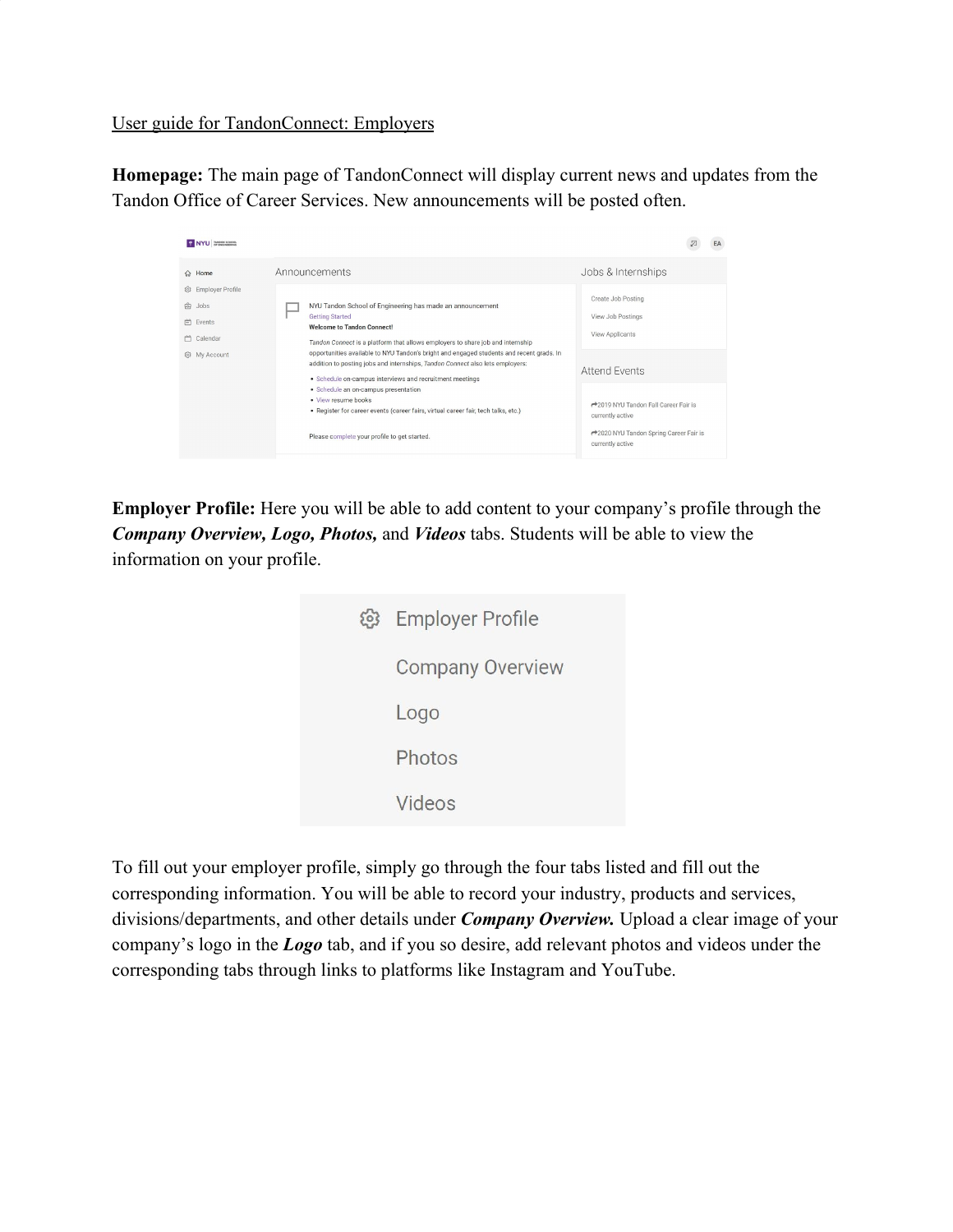**Jobs:** This section allows you to handle everything relating to the positions you post on TandonConnect. You can view the posts you've created, create new job posts, review student applications and resumes, look at archived posts and career fair jobs.

|  | Jobs                            |
|--|---------------------------------|
|  | <b>Job Postings</b>             |
|  | Student<br>Resumes/Applications |
|  | Job Shadow                      |
|  | Archived Jobs                   |
|  | Career Fair Jobs                |
|  | <b>Publication Requests</b>     |
|  |                                 |

To post a job position, go to the **Job Postings** tab and select the purple **"Post A Job"** button in the middle of the screen. You can then fill out the various fields, such as requirements, skill level, description of the position, salary range, and other important details.

| Clear<br>Search | (searches job title, ID, description, and organization name: min. 3 characters).<br><b>More Filters</b> |                              |  |
|-----------------|---------------------------------------------------------------------------------------------------------|------------------------------|--|
|                 |                                                                                                         |                              |  |
|                 |                                                                                                         | $E = E$<br>No records found. |  |
|                 |                                                                                                         | Post A Job                   |  |
|                 |                                                                                                         |                              |  |

**Events:** The 'Events' section is where you will find all information pertaining to events organized by Tandon Career Services, including career fairs and on-campus information sessions. You can sign up for a career fair and request info sessions by navigating to their respective tabs underneath 'Events'.